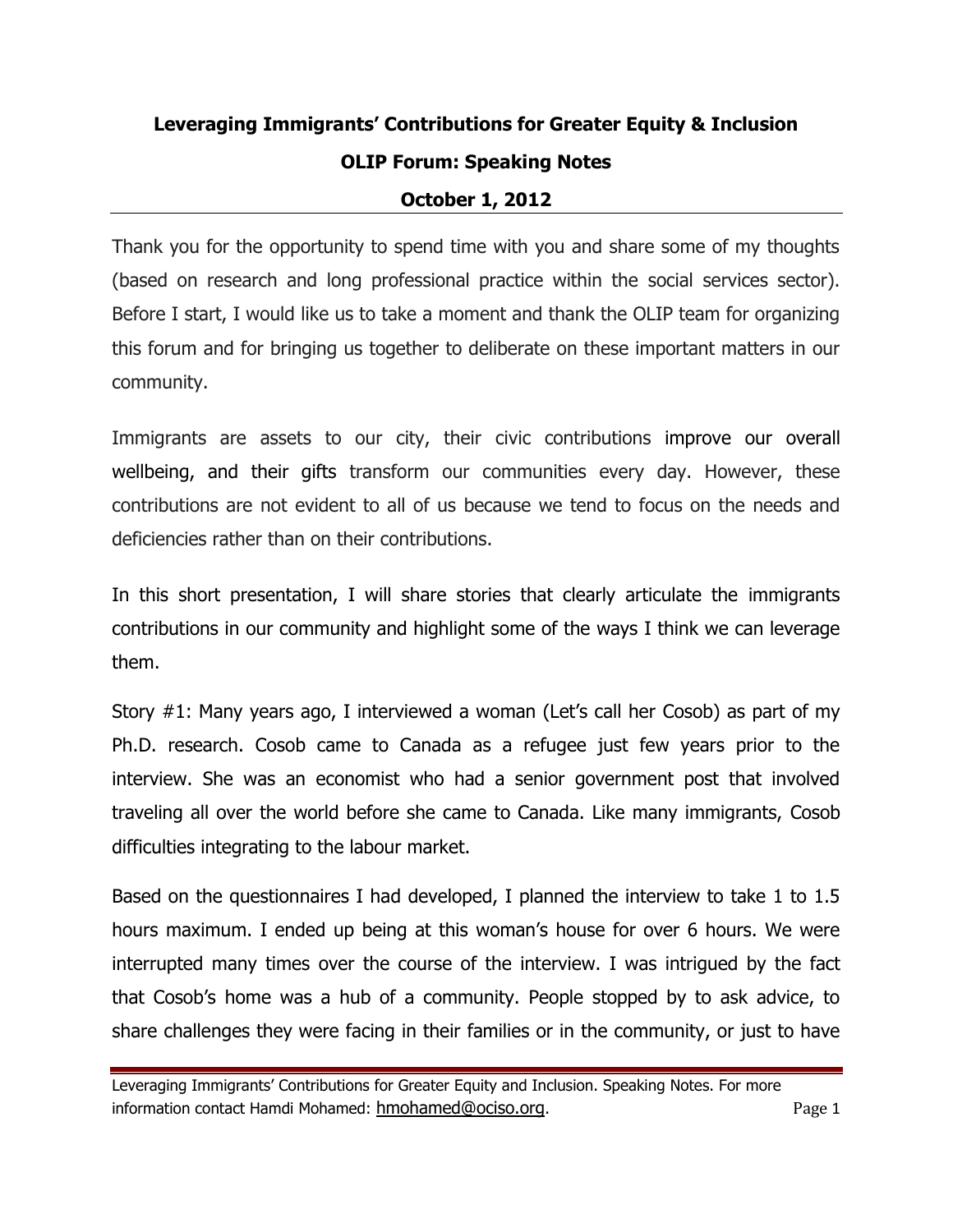tea with her and take a break. Cosob never showed impatience for the interruptions. On the contrary, Cosob showed kindness and love to every person who walked into her home. Cosob and how she interacted and provided support to her guests exemplifies a community living that we rarely get to see.

Since then (both as my research progressed and through my professional work in the social services sector) I have learned that what Maria was doing was neither really unique not out of the ordinary for many immigrants in our communities. It is very common to have families whose homes are open for people to visit, to share the burdens of living in a new environment, and to get support and advice.

In addition to personal homes being spaces where people's humanity and their sense of self is affirmed and validated, where they are heard without judgement, and where they find unconditional support, there are civic institutions that immigrants initiate and run in our neighbourhoods. These institutions include home work clubs to provide space for both parents and students to do their home works and succeed in their academic or professional retraining journey; study groups, mother's and father's groups, prayer groups etc. Immigrants also initiate social and recreational activities to support specific demographic groups including youth, women, and seniors.

Now let me tell you another story of giving and contribution: this one is about a young woman (let's call her Maria) who came to Canada as a refugee right after she graduated from teacher's college. Maria loved teaching and in her practicum years she learned that she was really good at it. Like Cosob, she was not able to integrate into the labour market.

Initially, Maria was a bit confused about the fact that in spite of her qualifications (which included speaking five language and diplomas in management, business, and international relations) she was not being hired as a teacher immediately. She decided not to give up but reach out to her new community and introduce herself. It must be

Leveraging Immigrants' Contributions for Greater Equity and Inclusion. Speaking Notes. For more information contact Hamdi Mohamed: hmohamed@ociso.org. example a series are a series a page 2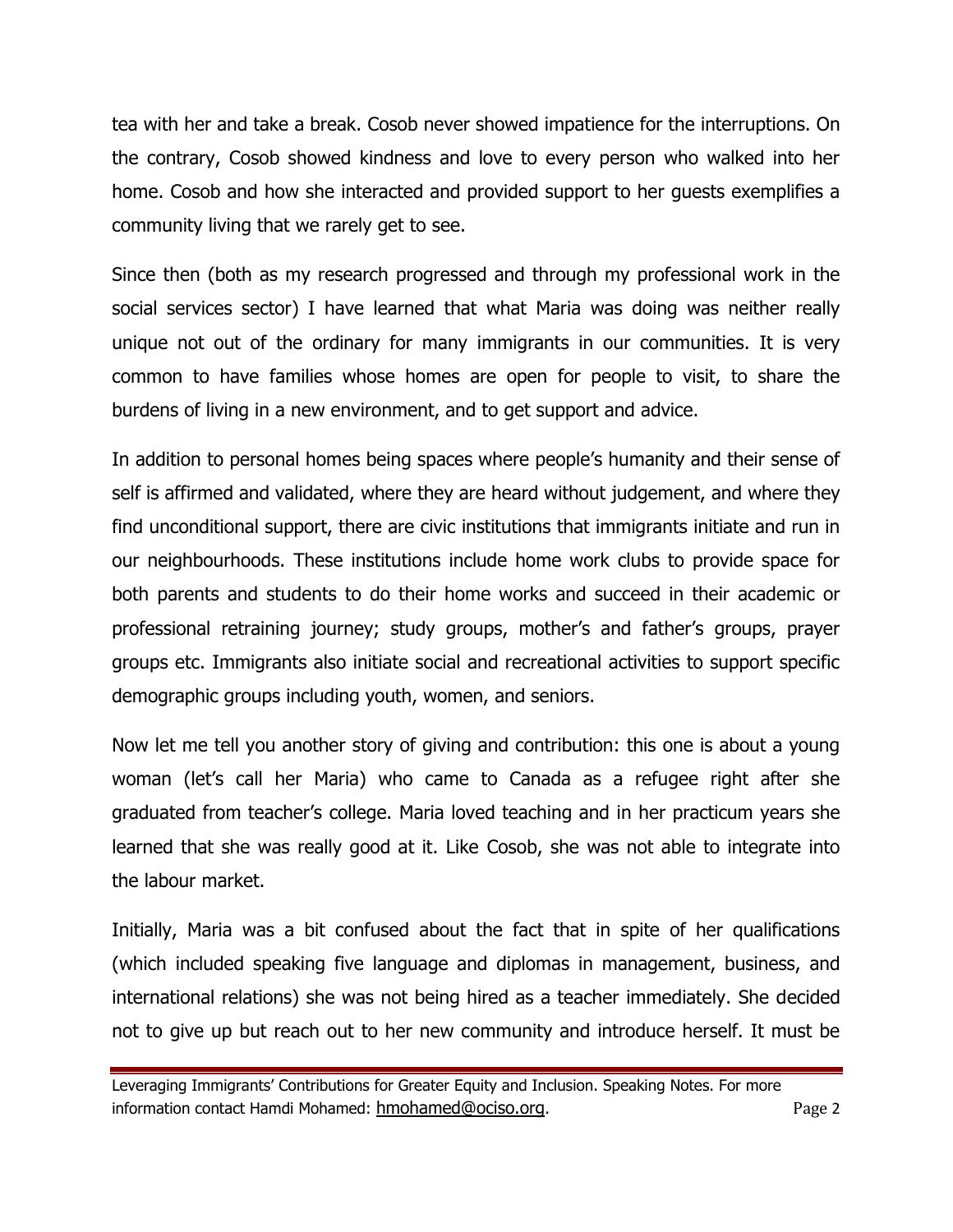noted that having the advantages of being young and with no children made her experience a bit easier.

So she decided, even though she really was not invited to give and contribute, she will use the gifts she brought to Canada to serve others. Maria committed to helping refugees make sense of the traumatic experiences of displacements, dislocation, fragmentation of families, and loss of home through community outreach activities and through the development of social, recreational, and educational programs for youth. She started being active: sitting on various committees including Boards....

These stories speak to how immigrants, through their sense of community, social connections, and responsibility to one another, bring strong family values, and support for communities at large. Immigrant initiated and run community and civic institutions exemplified by the stories I shared are found in our neighbourhoods in every corner of our city. They are concrete examples of civic contributions we do not see, acknowledge, and learn from...

There are powerful and emerging studies that demonstrate the positive impact of robust community connections. For example, in his book, The Outliers, Malcolm Gladwell shares the story of the Rosetans, an immigrant group from Roseto, Italy that settled in America in the late  $19<sup>th</sup>$  century. The Rosetans have demonstrated that a strong commitment to observing their community values; inter-generational living, spiritual wellbeing and mutual respect have had surprisingly positive consequences for their health. Medical professionals have been forced to accept that that the conventionally understood causal relationship between lifestyle and health includes a critical "community" dimension that plays a role in determining health outcomes.

In these studies, there is an increasing recognition that we need to do things differently to positively impact our community's health. There seems to be a new appreciation that, to quote Feldstein, "we need to look at front porches as crime fighting tool, treat

Leveraging Immigrants' Contributions for Greater Equity and Inclusion. Speaking Notes. For more information contact Hamdi Mohamed: hmohamed@ociso.org. example a series are sensitive page 3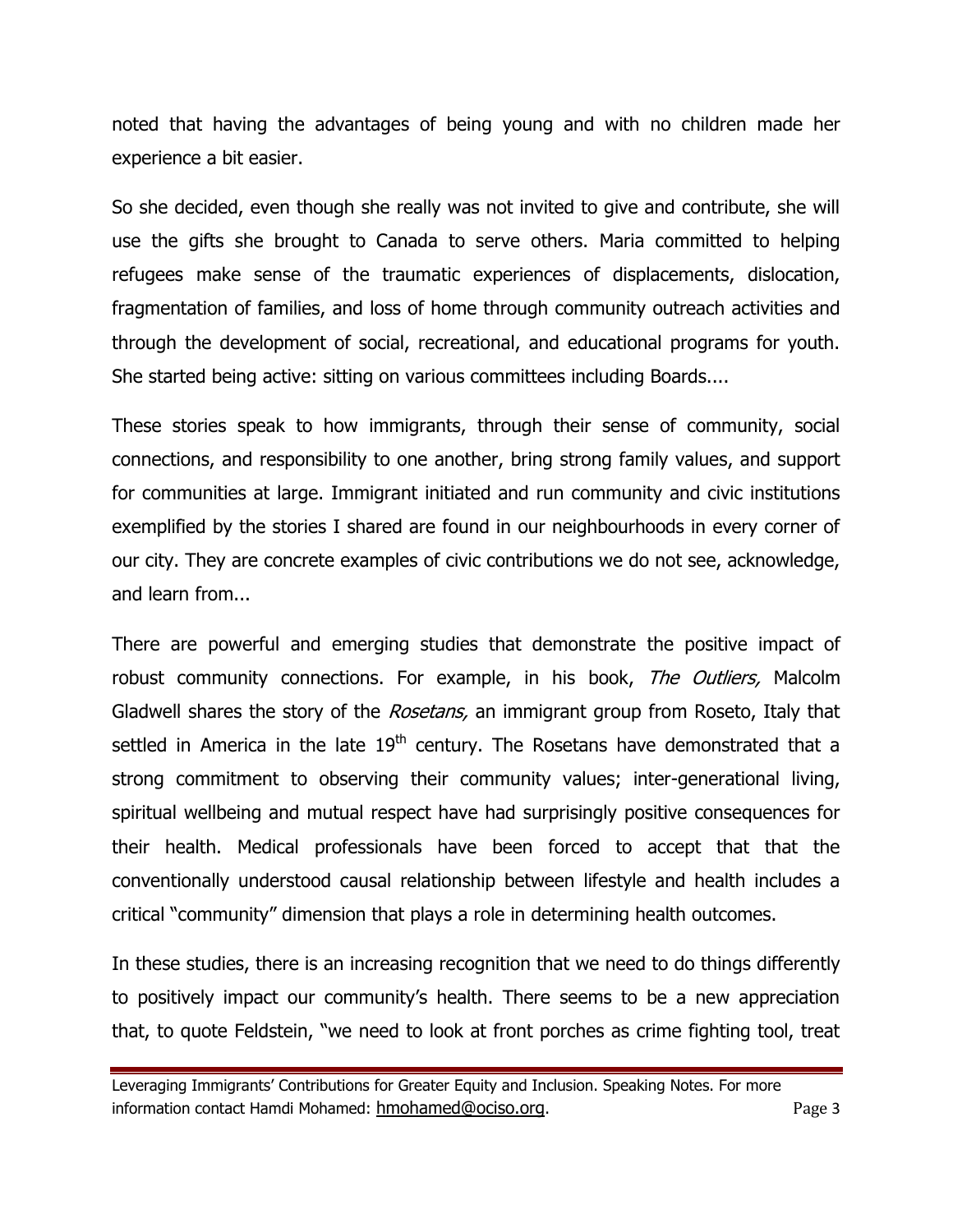picnics as public health efforts and see choral groups as occasions of democracy." ([www.bettertogher.org/](http://www.bettertogher.org/)).

I know for sure that the holistic and integrated approaches to community service that I witnessed in immigrants' giving, sharing, and hospitality, has the potential to help us solve many of our current and urgent social challenges. These community connections are particularly critical at a time when we are experiencing a marked decline in our social capital. (Robert Putnam; 2000)

## **What is needed to recognize and maximize immigrants' civic contribution?**

The first step is to recognize that many immigrant communities do bring gifts of giving and generosity in addition to all the skills and education. Unfortunately, in our attempts to get immigrants "integrated" into "our culture" we tend to overlook the gifts and the cultures they bring to our communities. In addition, because of the many systemic barriers, our perception of "cultural difference", and our biased assumptions, this civic contribution is not honoured and we do not learn from these valuable gifts that have the potential improve our overall wellbeing?

In an inclusive community, it is important to know everyone matters and to create structures that ensure all people feel they belong and immigrants are given opportunities to contribute their gifts beyond their specific communities. I would like to remind you that, as McKnight and Peter said in *the Abundant Community*, "A competent community builds on the gifts of its people. It knows that a gift is not a gift until it is given. Before it is given, it is only a beautifully wrapped box in a drawer. It is a capacity held in exile..."

How do we open these gifts and create welcoming communities. I think the first step is for us is to profoundly shift our thinking about who the immigrants are and what they

Leveraging Immigrants' Contributions for Greater Equity and Inclusion. Speaking Notes. For more information contact Hamdi Mohamed: hmohamed@ociso.org. example a series are the page 4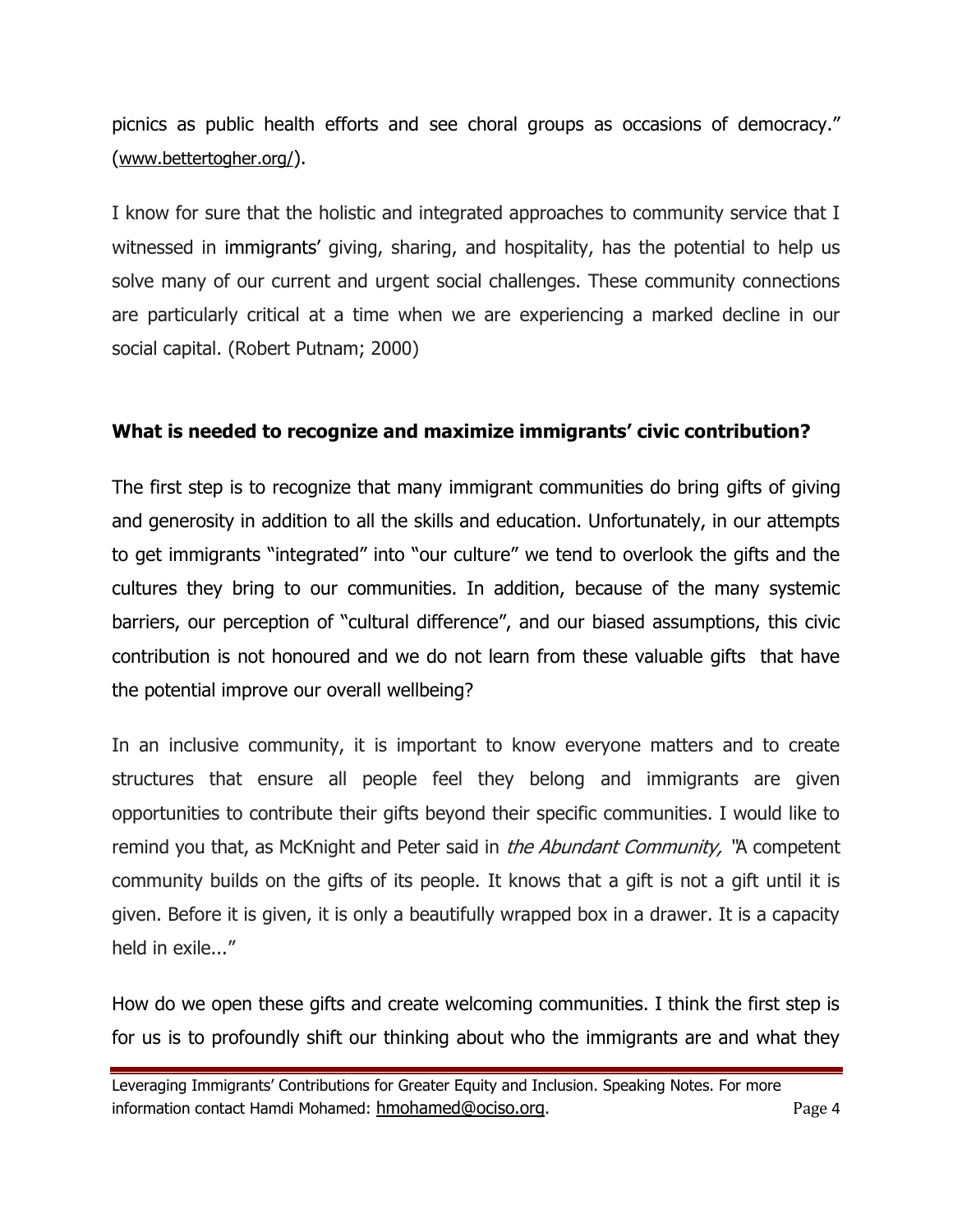bring to our communities; then we will appreciate how they currently contribute to our communities. To achieve this goal, it is absolutely necessary to develop a research based public education campaigns to enable the general public to go beyond the everyday generalized stereotypes and understand the valuable gifts immigrants bring into our communities. This will shift how we perceive immigrants, how we relate to and interact with them, and how we engage them within our communities.

There also is a need to create structures (including within school councils, community boards, city councils etc...) that are participatory for people to fully engage in the city of Ottawa and participate in the decisions that affect them. I must say that there are many local organizations that have dedicated considerable time and resources to being more inclusive. Yet, recent consultations by OLIP indicate that despite this effort, challenges continue to persist. There is an equity project we have been working at one of the OLIP sector tables that will support organizations in their journey to be more inclusive.

This project focuses in the area of diversity, inclusion and equity touches on two relatively new and complex fields of study:

- Diversity, Inclusion and Equity; and
- Organizational Change (how to achieve real intentional change within organizations of various sizes and contexts).

I do encourage you to find out more about this project which, through the learning journey of a number of Ottawa mainstream organizations, will examine the question of inclusion with respect to four interrelated domains of organization's experience: service delivery, human resource management, and governance.

Ensuring that all voices matter means doing business very differently. It means creating spaces that invite and hear different voices and respect different perspectives. It also

Leveraging Immigrants' Contributions for Greater Equity and Inclusion. Speaking Notes. For more information contact Hamdi Mohamed: hmohamed@ociso.org. example a second page 5